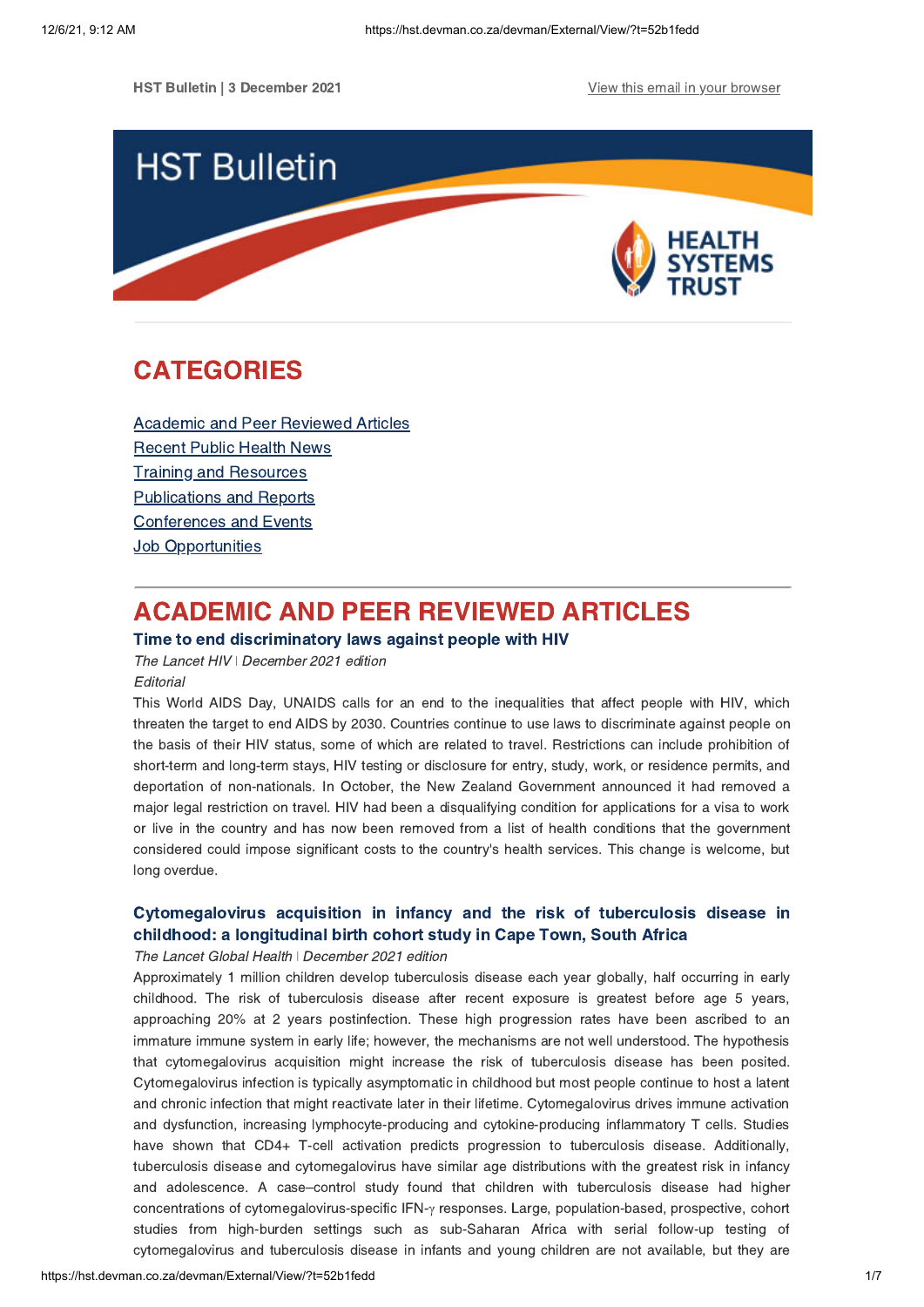needed to further understand the pathogenesis and temporal dynamics between these two hyperendemic pathogens.

### No more band-aids: [health-care](https://hst.devman.co.za/devman/external/?t=5251743f) system reform

The Lancet Health Longevity | 1 December 2021 **Editorial** 

The COVID-19 pandemic has seen health-care systems around the world crippled by overburdening, which is now compounded by a mass exodus of personnel due to vaccination refusal. Many countries have mandated vaccination for health-care workers, with those refusing left without a job. After this mandate went into effect in France in September, 2021, 3000 health-care workers were suspended for not complying. Although this affects all health-care sectors, this sudden dearth of employees has taken a particular toll on the care of older adults—an already underfunded sector plagued by high staff turnover and access barriers for patients. The UK mandate of double jabs for all care home employees, with a deadline of Nov 11, 2021, is expected to result in approximately 50 000 vacancies, leading not only to diminished care of existing residents but to an inability in accommodating referrals from primary care.

### Role of asymptomatic and [pre-symptomatic](https://hst.devman.co.za/devman/external/?t=1bf5f742) infections in covid-19 pandemic

### The BMJ | 1 December 2021

### Wenjing Gao, Jun Lv, Yuanjie Pang, Li-Ming Li

Asymptomatic and pre-symptomatic transmission seems to be one of the most important features of covid-19. People without symptoms can transmit the virus, but estimating their influence on outbreaks is challenging. Whether asymptomatic and pre-symptomatic infections (box 1) act as "silent triggers" of covid-19 transmission remains controversial. In the UK, for example, a failure to integrate testing programmes into clinical care has made it difficult to evaluate the role of asymptomatic carriers in transmission. In contrast to many other countries, China has been releasing data on new asymptomatic cases of covid-19 and those who eventually developed symptoms since 31 March 2020. This has facilitated assessment of the role of asymptomatic infections in disease transmission. We examine the proportion and infectivity of people with asymptomatic and pre-symptomatic infections, and how their management can contribute to controlling covid-19 transmission.

### Peer- and [community-led](https://hst.devman.co.za/devman/external/?t=98618c41) responses to HIV: A scoping review

### Plos One | 1 December 2021

George Ayala, Laurel Sprague, Leigh-Ann van der Merwe, Ruth Thomas, Judy Chang, et al.

In June 2021, United Nations (UN) Member States committed to ambitious targets for scaling up community-led responses by 2025 toward meeting the goals of ending the AIDS epidemic by 2030. These targets build on UN Member States 2016 commitments to ensure that 30% of HIV testing and treatment programmes are community-led by 2030. At its current pace, the world is not likely to meet these nor other global HIV targets, as evidenced by current epidemiologic trends. The COVID-19 pandemic threatens to further slow momentum made to date. The purpose of this paper is to review available evidence on the comparative advantages of community-led HIV responses that can better inform policy making towards getting the world back on track.

## Factors [Associated](https://hst.devman.co.za/devman/external/?t=2b64e4c) With COVID-19 Vaccine Receipt by Health Care Personnel at a Major Academic Hospital During the First Months of Vaccine Availability

### JAMA Network Open | 1 December 2021

Judith Green-Mckenzie, Frances Shofer, Florence Momplaisir, et al

The first vaccine against SARS-CoV-2 virus was granted emergency use authorization in the US and became available for use on December [1](https://hst.devman.co.za/devman/external/?t=7f21e34b)1, 2020.<sup>1</sup> This Pfizer-BioNTech COVID-19 vaccine was deploved to the US population through local, regional, territorial, and state departments of health in a tiered manner using a priority group system, based on recommendations of the federal Advisory Committee on Immunization Practices. Issues considered for the prioritization included the risk of exposure and likelihood of severe disease. The Centers for Disease and Control and Prevention recommended vaccines be distributed using a phased system with 4 priority groups: phases 1a, 1b, 1c, and 2. Health care personnel (HCP) were in phase 1a.

[\(Return](#page-0-1) to Top)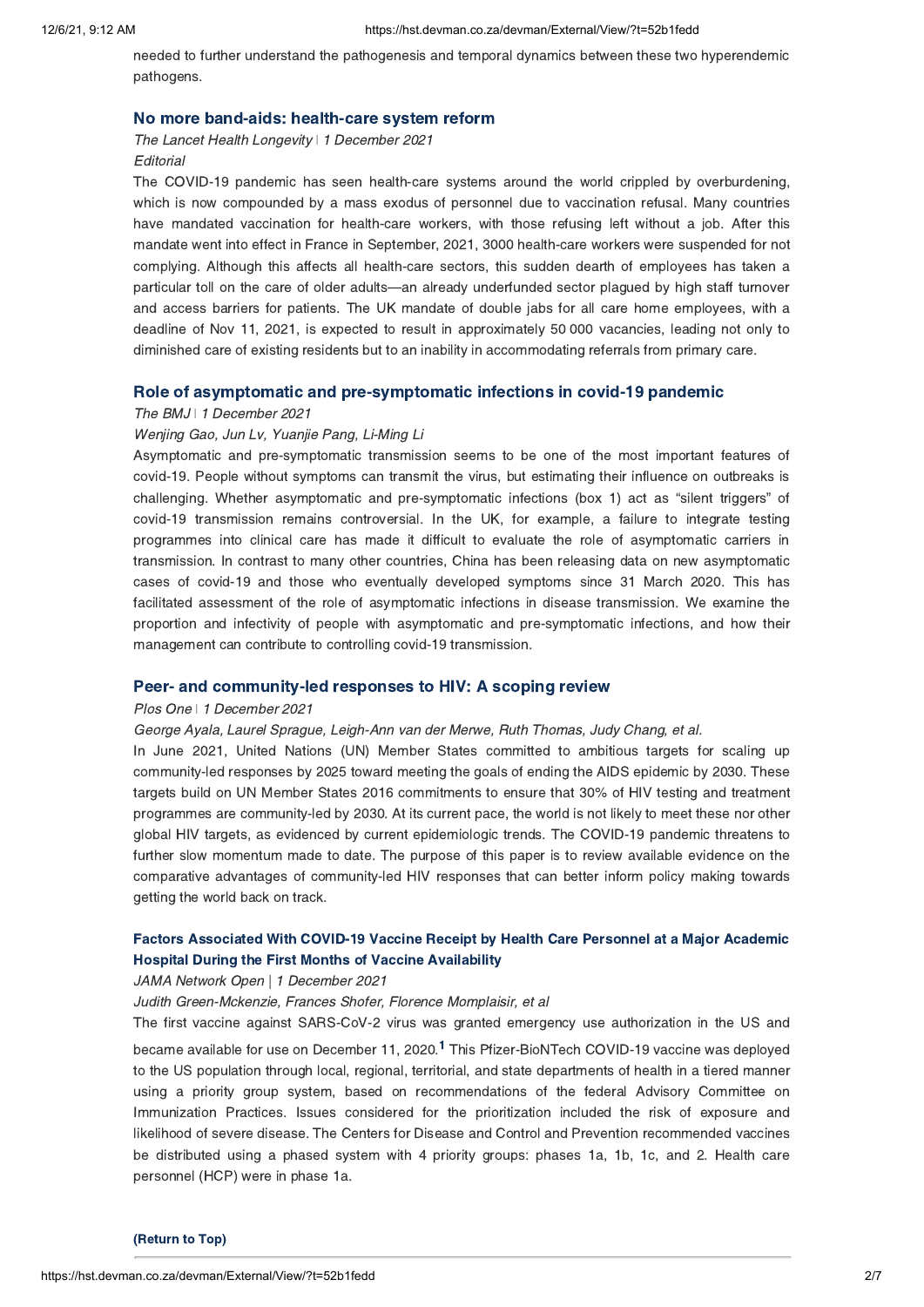# <span id="page-2-0"></span>RECENT PUBLIC HEALTH NEWS

# HPV: What is happening with SA's other relatively new vaccine [programme?](https://hst.devman.co.za/devman/external/?t=e833777f)

### Spotlight | 24 November 2021

In February 2021, Irene Banda was diagnosed with late-stage cervical cancer. Doctors at Rahima Moosa Mother and Child Hospital in Johannesburg confirmed the diagnosis and told her she would need treatment. But they couldn't give her that treatment yet. Banda says she was told to go home and wait. So she did. Without any contact from her doctors, she waited until September, when she began to experience uncontrollable bleeding. "I was bleeding so much, I had no energy left in my body. I felt I was just waiting to die," the 47-year-old tells Spotlight. In August, Banda was admitted to Charlotte Maxeke Hospital where she was given a blood transfusion. "When I asked them what will happen to me now, they told me to go back home and wait," she says.

### Update on [Omicron](https://hst.devman.co.za/devman/external/?t=649f0c7e)

### World Health Organization | 28 November 2021

On 26 November 2021, WHO designated the variant B.1.1.529 a variant of concern, named Omicron, on the advice of WHO's Technical Advisory Group on Virus Evolution (TAG-VE). This decision was based on the evidence presented to the TAG-VE that Omicron has several mutations that may have an impact on how it behaves, for example, on how easily it spreads or the severity of illness it causes. Here is a summary of what is currently known.

### Male [circumcisions](https://hst.devman.co.za/devman/external/?t=2e438f81) disrupted by COVID-19, fall short of the 2020 target

### UNAIDS ǀ 29 November 2021

In areas with high HIV prevalence and low rates of male circumcision, voluntary medical male circumcision (VMMC) can greatly contribute to HIV prevention. Despite this, there was a steep drop in the number of VMMCs performed in the 15 priority countries in 2020, due mainly to service disruptions caused by the COVID-19 pandemic: approximately 2.8 million procedures were performed in 2020, compared with 4.1 million in 2019.

### Joint Statement on Dose [Donations](https://hst.devman.co.za/devman/external/?t=aaaf2480) of COVID-19 Vaccines to African Countries

### World Health Organization | 29 November 2021

Building on lessons learned from our collective experience with dose donations over the past several months, the African Vaccine Acquisition Trust (AVAT), the Africa Centres for Disease Control and Prevention (Africa CDC) and COVAX wish to draw the attention of the international community to the situation of donations of COVID-19 vaccines to Africa, and other COVAX participating economies, particularly those supported by the Gavi COVAX Advance Market Commitment (AMC).

## [Omicron's](https://hst.devman.co.za/devman/external/?t=a928267b) message: We need a combined strategy to treat AIDS and vaccinate against Covid

#### Daily Maverick | 30 November 2021

Despite all the hue, cry and feigned surprise about Omicron, the latest Covid variant, its appearance was as inevitable as the knowledge that unsafe sex can lead to HIV infection, that tobacco causes cancer, or alcohol abuse fills our trauma wards. There is something terrible and tragically predictable about the way the concurrent crises are unfolding in South Africa and the world. We live in a world that, through research, is blessed with scientific knowledge and evidence that explains disease and disaster. But we also live in a world where a combination of political paralysis and vested interests in the status quo  $$ however deadly it is to humanity – means we can't act on it.

### Opinion: Funding must be [allocated](https://hst.devman.co.za/devman/external/?t=2593bb7a) to treat drivers of HIV

#### Spotlight | 30 November 2021

On this World AIDS Day (December 1st), South Africa still has the world's largest HIV burden, with 7.7 million people currently living with HIV amid a shrinking HIV budget. Following the November 2021 Medium Term Budget Policy Statement (MTBPS), civil society organisations have raised concerns that diminished funding to provinces, both through the equitable share and through conditional grants, may result in crucial HIV/AIDS targets being missed. National Treasury has also failed to provide clear information or concrete plans to assist provinces to meet their HIV programme targets amidst these budget constraints.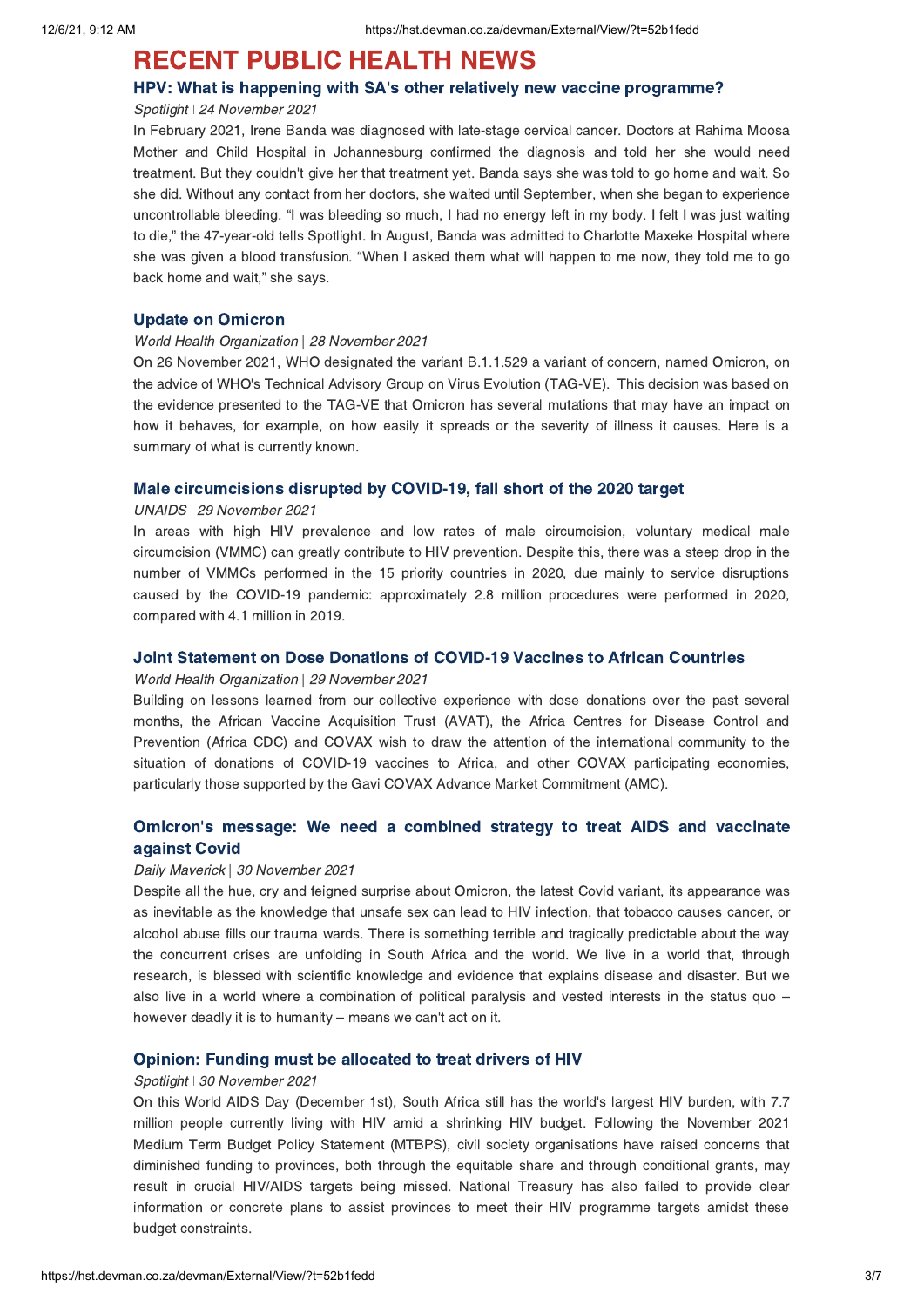### Despite reports of milder symptoms Omicron should not be [underestimated](https://hst.devman.co.za/devman/external/?t=ef383e7d)

### The Guardian | 30 November 2021

As the world scrambles to contain the new variant, some are hopefully seizing on anecdotal reports from South Africa that it may cause only mild illness. But although previous variants of the coronavirus have been associated with different symptoms and severity, it would be dangerous to assume that Omicron is a viral pussy cat, experts say.

## [Covid-19:](https://hst.devman.co.za/devman/external/?t=6ba3d37c) Omicron, fourth wave – experts plead with health workers to get their J&J booster shots

### News24 | 1 December 2021

Healthcare workers in South Africa are strongly encouraged to get their booster shots of the Johnson & Johnson (J&J) Covid-19 vaccine as South Africa heads into its fourth wave of infections. Covid-19 cases have been rapidly increasing in certain parts of the country. This, after the Department of Health and scientists announced the detection of a new variant of concern, Omicron, last week. Speaking to Health24, Professor Linda-Gail Bekker, co-investigator of the Sisonke 1 and 2 trials, said a booster dose would make a significant difference and give immune systems a leg up. "What we know is that the single dose works very well to protect against disease and death. But this additional dose really gives a top up in protection," she said.

### Daily [vaccination](https://hst.devman.co.za/devman/external/?t=d5f89587) rate rockets while Covid-19 cases double

### BusinessTime | 1 December 2021

The possibility of expanded mandatory vaccination policies at businesses and educational institutions is already having an impact, with SA's flagging inoculation drive getting a boost of almost 60% on Tuesday. Health department attributes surge in Covid immunisation to roll out of booster shots for healthcare workers and decline in vaccine hesitancy as Omicron variant takes hold. The possibility of expanded mandatory vaccination policies at businesses and educational institutions is already having an impact, with SA's flagging inoculation drive getting a boost of almost 60% on Tuesday. While still well below the government's target of 250,000 a day, the latest data from the health department's Covid-19 portal, showed that 175,395 people were vaccinated in the 24 hours to 5pm on Tuesday, up from the previous daily average of about 110,000 — an increase of 59.5%. This came two days after President Cyril Ramaphosa announced that a task team had been set up to look into vaccine mandates for certain activities and locations.

### Vaccine [passports](https://hst.devman.co.za/devman/external/?t=52642a86) may start in early 2022

#### Business Day | 1 December 2021

Unvaccinated South Africans could face restrictions on being able to access public services and places of employment as soon as the beginning of 2022 after the discovery of a new variant and SA's exclusion from international travel brought further urgency to debates about mandatory vaccination.

# World AIDS Day 2021 - Step up, be bold, end AIDS, end [inequalities](https://hst.devman.co.za/devman/external/?t=1a721fba) and end pandemics

### WHO | 1 December 2021

With millions of lives on the line, UNAIDS and WHO World AIDS Day event saw global partners, including Prince Harry, the Duke of Sussex, urgently call for expanded access to health treatments and technologies and for human rights to be upheld. On the occasion of World AIDS Day 2021, UNAIDS, the World Health Organization (WHO) and partners came together at a special event in Geneva, Switzerland, to highlight the urgent need to end the economic, social, cultural and legal inequalities that drive the AIDS pandemic and other pandemics around the world. "We are issuing an urgent warning. Only by moving fast to end the inequalities that drive the AIDS pandemic can we overcome it," said Winnie Byanyima, Executive Director of UNAIDS.

## Omicron was in Britain BEFORE South Africa raised alarm: Nine Scottish cases all linked to single 'event' on [November](https://hst.devman.co.za/devman/external/?t=96ddb4b9) 20

#### Daily Mail | 1 December 2021

Omicron was in the UK days before South Africa warned the world of the new Covid variant, it has emerged after the majority of cases in Scotland were linked to a single 'event' on November 20. Nicola Sturgeon revealed that nine of Scotland's 10 cases were traced back to a 'single private' event four days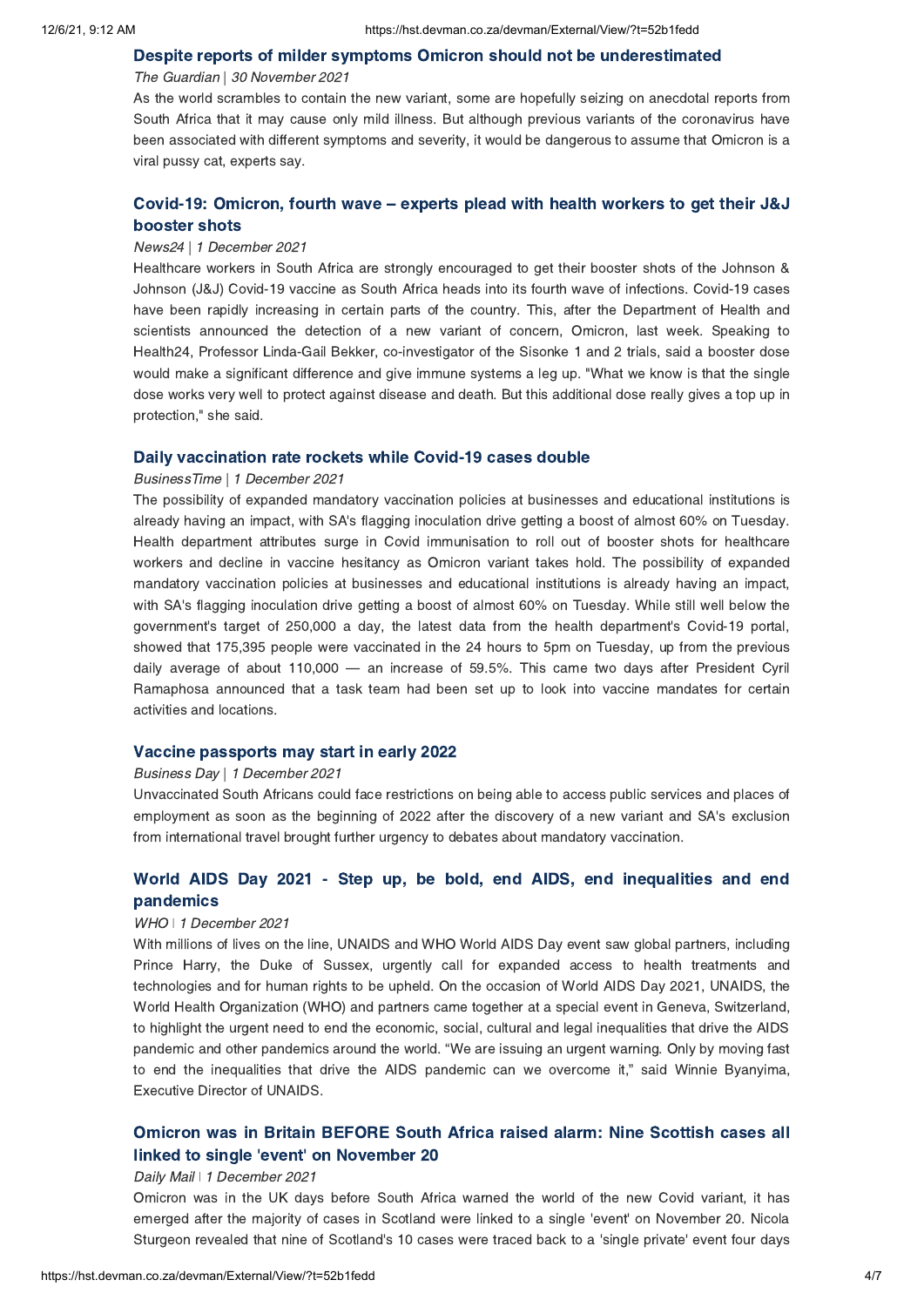#### 12/6/21, 9:12 AM https://hst.devman.co.za/devman/External/View/?t=52b1fedd

before South African doctors raised the alarm about the super-mutant strain. The first minister told MSPs that all nine were tested on around November 23 and their samples later analysed for the new variant. They were all based in the Glasgow and Clyde and Lanarkshire area and none had any travel links. The lack of links abroad has raised questions are being raised about whether the variant may have been imported into the country at the COP26 climate summit, which was held in Glasgow in the first fortnight of the month, or at the Scotland v South Africa rugby match at Murrayfield in Edinburgh on 13 November.

### World AIDS Day 2021 message from UNAIDS Executive Director Winnie [Byanyima](https://hst.devman.co.za/devman/external/?t=608237bc)

### UNAIDS | 1 December 2021

### Dear friends,

Greetings on this World AIDS Day, and my solidarity with all around the world as we confront the impact of colliding pandemics. This year, the world agreed on a bold plan that, if leaders fulfil it, will end AIDS by 2030. That's so exciting. But today we, as the Joint United Nations Programme on HIV/AIDS, issue a stark warning. AIDS remains a pandemic, the red light is flashing and only by moving fast to end the inequalities that drive the pandemic can we overcome it. Where leaders are acting boldly and together, bringing together cutting-edge science, delivering services that meet all people's needs, protecting human rights and sustaining adequate financing, AIDS-related deaths and new HIV infections are becoming rare.

### Pfizer and Merck in talks to offer [Covid-19](https://hst.devman.co.za/devman/external/?t=dcedccbb) pills in South Africa

### BusinessTech | 2 December 2021

South Africa is in talks with Pfizer and Merck to gain access to their Covid-19 treatment pills as the omicron variant spreads across the country and cases almost double.The country wants one of them to potentially produce the therapeutics in South Africa, Nicholas Crisp, deputy director-general in South Africa's Department of Health, said in response to a lawmaker's question on Wednesday. "We are discussing those two and other matters with manufacturers so that we understand what it is they are selling, what it does," he said.

### Every member of society is obliged to report [gender-based](https://hst.devman.co.za/devman/external/?t=db66ceb6) violence, says advocate

### IOL *ǀ* 2 December 2021

The 16 Days of Activism for No Violence Against Women and Children Campaign is a UN campaign to challenge violence against women and children (GBV). It runs every year from November 25 until December 10 and includes the International Day for the Elimination of Violence against Women, World Aids Day and the International Day for Persons with Disabilities. The 16 Days period forms the centre point of the government's view of 365 Days of Activism. It is not only during the 16 Days campaign that the team at Wynberg court and Heideveld Thuthuzela Care Centre address the scourge of gender-based violence (GBV) but deals with the accountability of these offences on a daily basis.

## Covid-19: More than 6 000 new [infections](https://hst.devman.co.za/devman/external/?t=57d263b5) in Gauteng, as 8 561 new cases detected nationally

### News24 *ǀ* 2 December 2021

More than 6 000 new Covid-19 infections have been recorded in Gauteng, with a total of 8 561 new confirmed cases of Covid-19 being recorded countrywide on Wednesday. This compared to the 4 373 cases on Tuesday. According to a statement by the National Institute for Communicable Diseases (NICD), as of Wednesday, the country recorded 2 976 613 laboratory-confirmed cases. There have been 28 new Covid-19 deaths, bringing the confirmed death toll to 89 871.

[\(Return](#page-0-1) to Top)

# <span id="page-4-0"></span>TRAINING AND RESOURCES

### [Subscribe](https://hst.devman.co.za/devman/external/?t=2176e6b8) to the Health Systems Trust Bulletin

The Health Systems Trust (HST) produces a weekly bulletin on Fridays focusing on key public health news, peer-reviewed journal articles and other important primary healthcare resources.

### [Subscribe](https://hst.devman.co.za/devman/external/?t=2176e6b8) to the Health Systems Trust 60percent

HST produces a weekly online publication, 60percent, which keeps subscribers abreast with the latest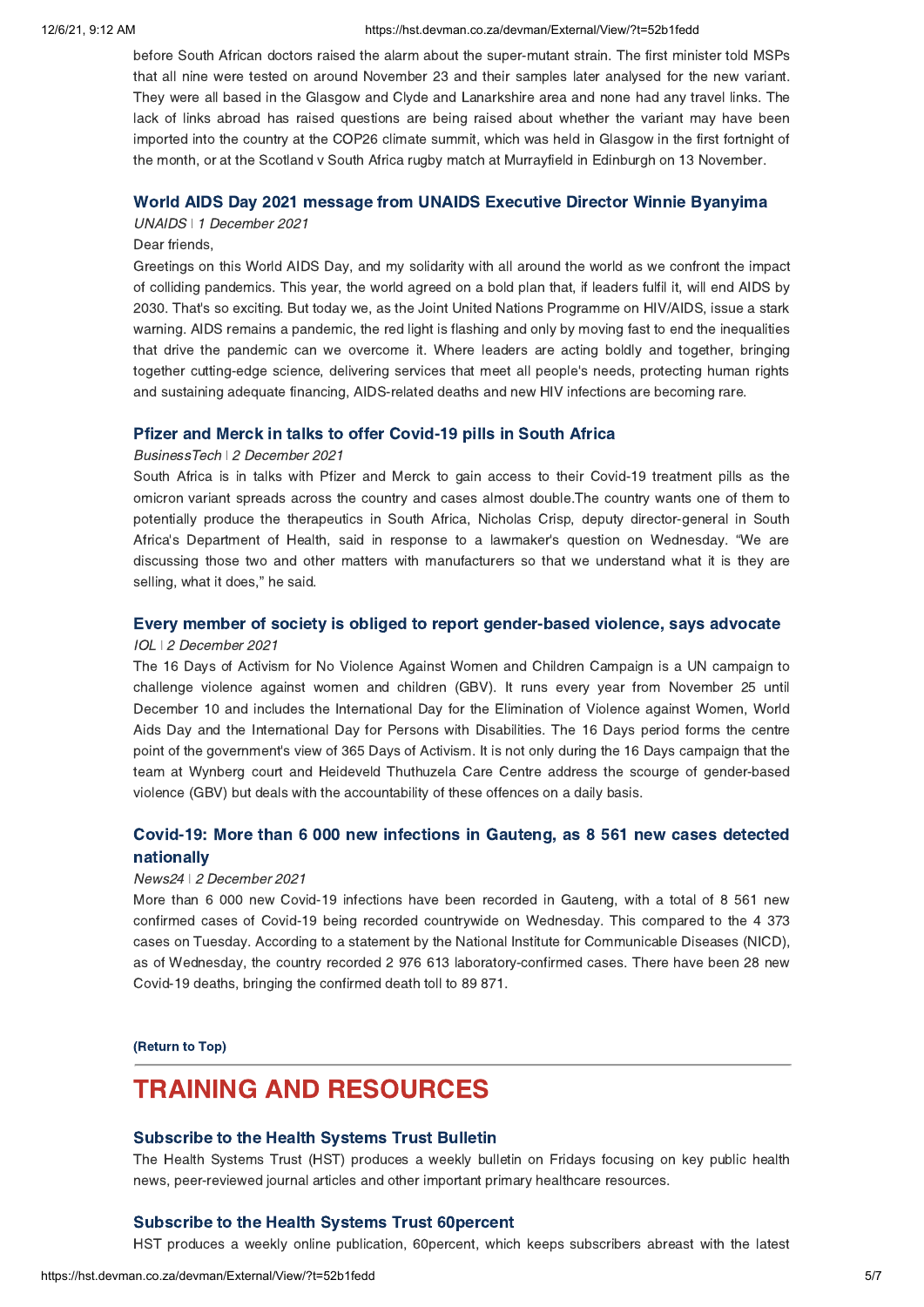news and developments pertaining to HIV-related maternal, adolescent, child and youth health. The name 60percent signifies that southern Africa is responding to a feminised HIV/AIDS epidemic, with at least 60% of those living with HIV being women.

Subscribe to 60percent by simply visiting HST's website (https://www.hst.org.za), scroll to the bottom of the page, hit the SUBSCRIBE button, and follow the prompts. Let's keep you posted!

### HSTi offers accredited and [non-accredited](https://hst.devman.co.za/devman/external/?t=9de27bb7) short courses and full programmes

The Health Systems Training Institute (HSTi) is the training arm of the Health Systems Trust (HST), a leading force in the South African public health sector. HST was established in 1992, on the brink of democracy in South Africa, and has since played a significant role in strengthening the national primary health system through health research, informatics, clinical support, capacity-building and training.

### [\(Return](#page-0-1) to Top)

# PUBLICATIONS AND REPORTS

# 2021 World AIDS Day report — Unequal, [unprepared,](https://hst.devman.co.za/devman/external/?t=8373dc2) under threat: why bold action against inequalities is needed to end AIDS, stop COVID-19 and prepare for future pandemics

### UNAIDS ǀ 29 November 2021

UNAIDS issued a stark warning today that if leaders fail to tackle inequalities the world could face 7.7 million\* AIDS-related deaths over the next 10 years. UNAIDS further warns that if the transformative measures needed to end AIDS are not taken, the world will also stay trapped in the COVID-19 crisis and remain dangerously unprepared for the pandemics to come.

### A pocket guide to HIV [management](https://hst.devman.co.za/devman/external/?t=84a2d2c1) and South Africa

#### Cipla ǀ 2 December 2021

This useful resource features the evolution of antiretroviral drugs, looks at the history of HIV in this country, to the latest clinical guidelines in managing the condition. We bring you key recent guidelines update for ART in adults, updated dolutegravir recommendations and how to navigate prevention of HIV, among other important aspects.

[\(Return](#page-0-1) to Top)

# <span id="page-5-0"></span>CONFERENCES AND EVENTS

## Virtual meeting – WHO [Pandemic](https://hst.devman.co.za/devman/external/?t=bcaff7f5) Ethics & Policy Summit

Date: 6 December

### Time: 13:00 – 17:30 CET

From resource allocation and priority-setting, access to vaccines, vaccine mandates, lockdowns, travel restrictions, public health surveillance, and obligations to conduct clinical trials, the COVID-19 pandemic has raised profound ethical challenges on an unprecedented global scale. At the same time, and also in an unprecedented manner, ethical values like equity, fairness, solidarity, and trust have figured prominently in global political discussions. Despite an abundance of guidance, the question remains: how much progress, if any, have we made in achieving these values, in advancing towards global health justice? Much has been said about the importance of evidence-informed decision-making, but what have we achieved in terms of 'Ethics-informed decision-making'? This Summit provides a forum to discuss the translation of ethics into policy making in COVID-19; where we have succeeded and failed; what are the major challenges and what steps need to be taken to improve ethics informed public health decisionmaking for pandemic preparedness and response. The Summit is organized by the WHO Heath Ethics and Governance Unit in collaboration with the WHO's Working Group on Ethics & COVID-19 and the ACT-Accelerator Ethics & Governance Working Group.

[\(Return](#page-0-1) to Top)